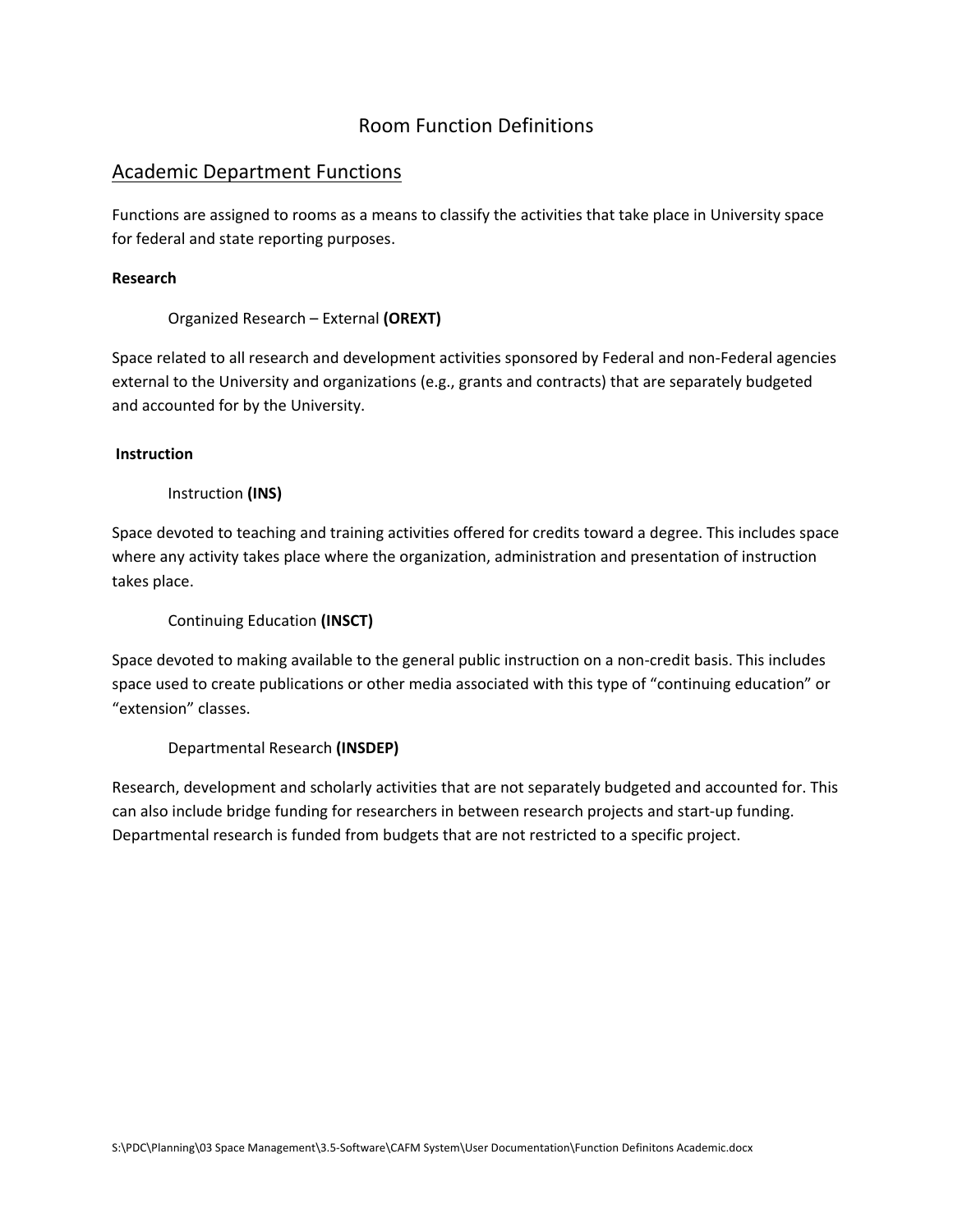#### **Other Sponsored Activities**

# Clinical Trials **(OSACT)**

Space devoted to clinical trials/drug studies which are defined as the investigation of new therapeutic agents and provide data required to demonstrate safety and efficiency. Space related to clinical trials/drug studies should be identified as such where the sponsor has obtained FDA approval to proceed and has been issued an investigational drug or device number. Clinical trial/drug studies are typically sponsored by industry, but may also be sponsored by government, foundations and organizations.

Other Sponsored Activities – Public Service **(OSAPS)**

Space devoted to programs financed by Federal and non‐Federal agencies and organizations which involve the performance of work other than Organized Research (external and internal), Instruction (including Continuing Education). Examples of such activities include Health Service Projects and Community Service Programs.

Note: When the University undertakes any of these activities without outside support they should be classified as Other Institutional Activities if there is a fee paid for by the consumer of the activity. If no fee paid then the activity should be assigned to General Administration.

#### **Department Administration**

Department Administration ‐ Dean **(DAD)**

Space devoted to administrative and supporting services provided by the Office of the Dean at each College that benefit common or joint academic departmental activities.

Department Administration – Other **(DAO)**

Space devoted to administrative and supporting services provided at the college department level college that benefit common or joint academic departmental activities. This category includes space (offices, offices service areas) used by department chair, staff or faculty used for administrative activities as opposed to Instruction activities.

# **Library**

# Library **(LIB)**

Space devoted to all departments under the University Libraries or space inside academic departments used to establish and departmental library.